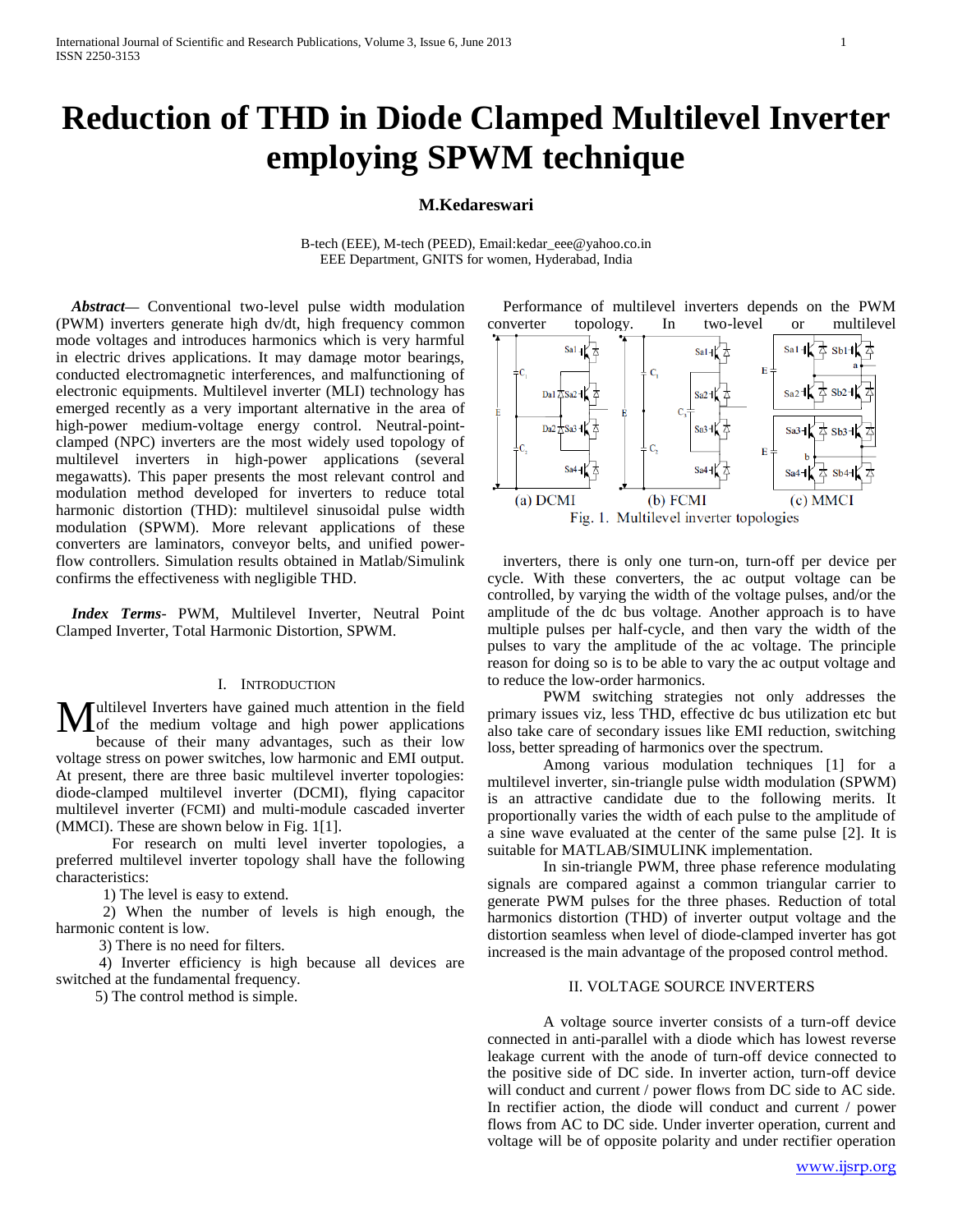they will be of same polarity. The compensation is applied at mid-point to improve the voltage regulation. For radial lines, shunt compensation is applied at the end of line to prevent voltage instability, for dynamic voltage control, to increase transient stability and for damping of power oscillations. Midpoint of transmission line is the best location for compensator because the voltage sag for uncompensated line is maximum at the mid-point. Also, the compensation at mid-point breaks the line into equal segments, for each of which, the maximum transmittable power is the same.

#### III. INVERTER TOPOLOGY

#### *Neutral Point-Clamped Inverter*:

A three-level diode-clamped inverter is shown in Fig. 2(a). In this circuit, the dc-bus voltage is split into three levels by two series-connected bulk capacitors, *C<sup>1</sup>* and *C2*. The middle point of the two capacitors *n* can be defined as the neutral point. The output voltage  $v_{an}$  has three states:  $V_{dc}/2$ , 0, and  $-V_{dc}/2$ . For voltage level  $V_{dc}/2$ , switches  $S_I$  and  $S_2$  need to be turned on; for - $V_{dc}/2$ , switches  $S_1$ <sup>'</sup> and  $S_2$ <sup>'</sup> need to be turned on; and for the *0* level,  $S_2$  and  $S_1$ <sup>\*</sup> need to be turned on.

The key components that distinguish this circuit from a conventional two-level inverter are  $D_1$  and  $D_1$ <sup>2</sup>. These two diodes clamp the switch voltage to half the level of the dc-bus voltage. When both  $S_1$  and  $S_2$  turn on, the voltage across *a* and *0* is  $V_{dc}$ i.e.,  $v_{a0} = V_{dc}$ . In this case,  $D_l$ ' balances out the voltage sharing between  $S_I$ <sup>'</sup> and  $S_2$ <sup>'</sup> with  $S_I$ <sup>'</sup> blocking the voltage across  $C_I$  and  $S_2$ <sup>'</sup> blocking the voltage across  $C_2$ . Notice that output voltage  $v_{an}$ is ac, and  $v_{a0}$  is dc. The difference between  $v_{an}$  and  $v_{a0}$  is the voltage across  $C_2$ , which is  $V_{dc}$  /2. If the output is removed out between *a* and *0*, then the circuit becomes a dc/dc converter, which has three output voltage levels:  $V_{dc}$ ,  $V_{dc}/2$ , and 0.



clamped multilevel inverter circuit topologies. (a) Three-level. (b) Five-level.

Considering that *m* is the number of steps of the phase voltage with respect to the negative terminal of the inverter, then the number of steps in the voltage between two phases of the load *k*  is

$$
k = 2m+1
$$
 (1) and the

number of steps *p* in the phase voltage of a three-phase load in wye connection is

$$
p = 2k - 1.\tag{2}
$$

The term multilevel starts with the three-level inverter introduced by Nabae *et al.* [3]. By increasing the number of levels in the inverter, the output voltages have more steps generating a staircase waveform, which has a reduced harmonic

distortion. However, a high number of levels increases the control complexity and introduces voltage imbalance problems.

Fig. 2(b) shows a five-level diode-clamped converter in which the dc bus consists of four capacitors,  $C_1$ ,  $C_2$ ,  $C_3$ , and  $C_4$ . For dc-bus voltage  $V_{dc}$ , the voltage across each capacitor is  $V_{dc}/4$ , and each device voltage stress will be limited to one capacitor voltage level *Vdc/4* through clamping diodes.

To explain how the staircase voltage is synthesized, the neutral point *n* is considered as the output phase voltage reference point. There are five switch combinations to synthesize five level voltages across *a* and *n*.

1) For voltage level  $V_{an} = V_{dc}/2$ , turn on all upper switches  $S_I - S_4$ .

2) For voltage level  $V_{an} = V_{dc}/4$ , turn on three upper switches  $S_2 - S_4$  and one lower switch  $S_1$ <sup>'</sup>.

3) For voltage level  $V_{an} = 0$ , turn on two upper switches

 $S_3$  and  $S_4$  and two lower switches  $S_1$ <sup>'</sup> and  $S_2$ <sup>'</sup>.

4) For voltage level  $V_{an} = -V_{dc}/4$ , turn on one upper switch and three lower switches  $S_I' - S_3'$ .

5) For voltage level  $V_{an} = -V_{dc}/2$ , turn on all lower switches  $S_1' - S_4'.$ 

Four complementary switch pairs exist in each phase. The complementary switch pair is defined such that turning on one of the switches will exclude the other from being turned on. In this example, the four complementary pairs are  $(S_1, S_1)$ ,  $(S_2, S_2)$ ,  $(S_3, S_1)$ *S3*'), and (*S4*, *S4*').

TABLE I. SWITHCING STATES OF THE FIVE LEVEL INVERTER

| Output             | <b>Switch States</b> |      |    |                 |     |     |       |  |
|--------------------|----------------------|------|----|-----------------|-----|-----|-------|--|
| $v_{a0}$           | ز د                  | د ۱۵ | D3 | $\mathcal{Q}_4$ | : ف | د د | $S_3$ |  |
| $V_5 = V_{dc}$     |                      |      |    |                 |     |     |       |  |
| $V_4 = 3V_{dc}/4$  | Ω                    |      |    |                 |     |     |       |  |
| $V_3 = V_{dc}/2$   |                      |      |    |                 |     |     |       |  |
| $V_2 = V_{dc} / 4$ |                      |      |    |                 |     |     |       |  |
| $V_i = 0$          |                      |      |    |                 |     |     |       |  |

Although each active switching device is only required to block a voltage level of  $V_{dc}$  /(m-1), the clamping diodes must have different voltage ratings for reverse voltage blocking. Using  $D_1$ 'of Fig. 2(b) as an example, when lower devices  $S_2$ <sup>'</sup> ~  $S_4$ <sup>'</sup> are turned on,  $D_I$ <sup>'</sup> needs to block three capacitor voltages, or  $3V_{dc}/4$ . Similarly,  $D_2$  and  $D_2$ <sup>'</sup> need to block  $2V_{d}$ <sup> $d$ </sup>, and  $D_3$  needs to block *3Vdc/4*. Assuming that each blocking diode voltage rating is the same as the active device voltage rating, the number of diodes required for each phase will be  $(m-1) \times (m-2)$ . This number represents a quadratic increase in *m*. When *m* is sufficiently high, the number of diodes required will make the system impractical to implement. If the inverter runs under PWM, the diode reverse recovery of these clamping diodes becomes the major design challenge in high-voltage high-power applications.

#### IV. CONTROL STRATEGY

In many industrial applications, to control of the output voltage of inverters is often necessary to cope with the variations of dc input voltage, to regulate of inverters and to satisfy the constant volts and frequency control requirement. There are various techniques to vary the inverter gain. The most efficient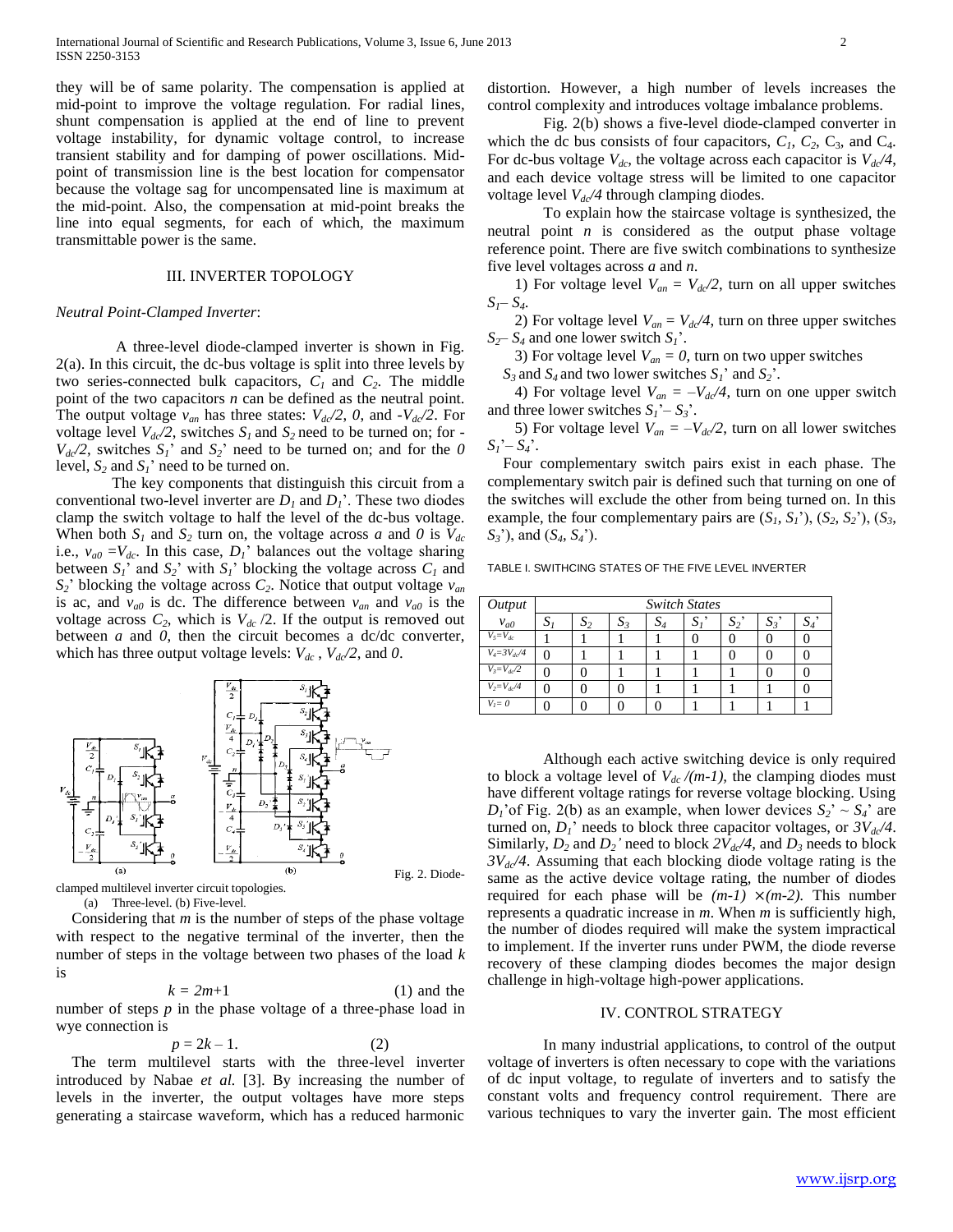method of controlling the gain and output voltage is to incorporate PWM control within the inverters.

The modulation methods used in multilevel inverters can be classified according to switching frequency [4], [5]. Methods that work with low switching frequencies generally perform one or two commutations of the power semiconductors during one cycle of the output voltages, generating a staircase waveform.

Methods that work with high switching frequencies have many commutations for the power semiconductors in one period of the fundamental output voltage. A very popular method in industrial applications is the classic carrier-based sinusoidal PWM (SPWM) that uses the phase-shifting technique to reduce the harmonics in the load voltage [6].

# V. PROPOSED TECHNIQUE

#### *SPWM:*

Several multicarrier techniques have been developed to reduce the distortion in multilevel inverters, based on the classical SPWM with triangular carriers. Some methods use carrier disposition and others use phase shifting of multiple carrier signals [7], [8], [9].

The sinusoidal PWM compares a high frequency triangular carrier with three sinusoidal reference signals, known as the modulating signals to generate the gating signals for the inverter switches. This is basically an analog domain technique and is commonly used in power conversion with both analog and digital implementation.

The smallest distortion is obtained when the carriers are shifted by an angle of  $\theta = 360^{\circ}/Nc = 120^{\circ}$ . A very common practice in industrial applications for the multilevel inverter is the injection of a third harmonic in each cell to increase the output voltage [6], [10]. Another advantageous feature of multilevel SPWM is that the effective switching frequency of the load voltage is three  $(N_C = 3)$  times the switching frequency of each cell, as determined by its carrier signal. This property allows a reduction in the switching frequency of each cell, thus reducing the switching losses.

# *Proposed SPWM for NPC Multilevel Inverter:*

In the SPWM scheme for two-level inverters, each reference phase voltage is compared with the triangular carrier and the individual pole voltages are generated, independent of each other. The SPWM technique, for multilevel inverters, involves comparing the reference phase voltage signals with a number of symmetrical level-shifted carrier waves for PWM generation [11]. It has been shown that for an n-level inverter, n-1 level-shifted carrier waves are required for comparison with the sinusoidal references [11].

When used for an NPCMLI with *n* number of voltage levels, *n-1* number of triangular carrier waves is used. These carrier waves have the same frequency and are arranged on top of each other, so that they together span from maximum output voltage to minimum output voltage [12]. When one carrier wave is crossed by the reference the output wave steps one level up or down with a switch transaction.

## VI. SIMULATION RESULTS

To verify the proposed scheme, MATLAB/SIMULINK software is implemented. The experimental results are presented for different levels of NPCI using sinusoidal PWM technique. In SPWM control the pulse widths are generated by comparing a triangular reference signal with carrier sinusoidal signal. And these generated pulses are given for all switching devices of proposed inverter. DC voltage of the inverter for three level is  $E=100V$  and for five level  $E=440V$ . Fig 5.1 shows the reference signal is compared with two *(3-1)* carrier signals to generate three level output. Similarly Fig 5.4 shows the comparison with four *(5-1)* carrier signals to generate five level output. Fig. 5.2 illustrates the line voltage of NPC three level inverter with SPWM and Fig. 5.3 illustrates the THD spectrum of NPC three level inverter with SPWM. In this modulation technique the THD is *34.51%.* Fig. 5.5 illustrates the line voltage of NPC five level inverter with SPWM and Fig. 5.6 illustrates the THD spectrum of NPC five level inverter with SPWM. In this modulation technique the THD is *16.82%.*

The output voltage is closer to sinusoid and the THD values of line voltages also seamless as the level increases.



Fig. 5.1 The reference (cosine) and carrier waves (triangular) for a three-level NPCMLI with SPWM.



Fig. 5.2 The output voltage for a Three-level NPCMLI with SPWM.



Fig. 5.3 THD spectrum for a three-level NPCMLI with SPWM